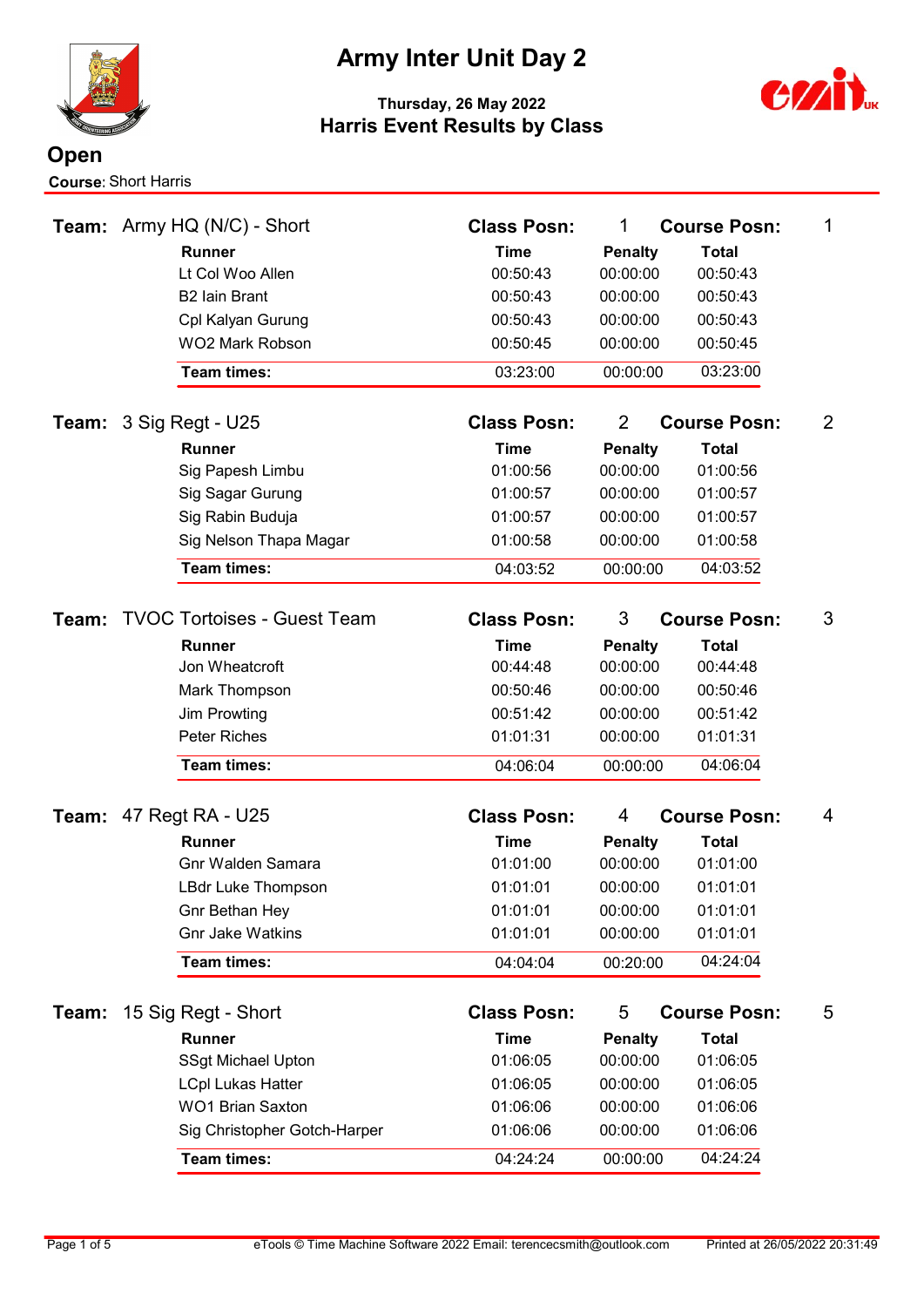

# Army Inter Unit Day 2



| Team: | The Rat PACK - Guest Team      | <b>Class Posn:</b> | 6              | <b>Course Posn:</b> | 6  |
|-------|--------------------------------|--------------------|----------------|---------------------|----|
|       | <b>Runner</b>                  | <b>Time</b>        | <b>Penalty</b> | <b>Total</b>        |    |
|       | Peter Davis                    | 01:01:58           | 00:00:00       | 01:01:58            |    |
|       | Colin Holcombe                 | 01:02:00           | 00:00:00       | 01:02:00            |    |
|       | <b>Kieran Devine</b>           | 01:09:10           | 00:00:00       | 01:09:10            |    |
|       | <b>April Devine</b>            | 01:09:13           | 00:00:00       | 01:09:13            |    |
|       | <b>Team times:</b>             | 04:36:52           | 00:00:00       | 04:36:52            |    |
| Team: | 152 Regt RLC - Short           | <b>Class Posn:</b> | 7              | <b>Course Posn:</b> | 7  |
|       | <b>Runner</b>                  | <b>Time</b>        | <b>Penalty</b> | <b>Total</b>        |    |
|       | Cpl Steven Brown               | 01:10:43           | 00:00:00       | 01:10:43            |    |
|       | <b>Capt Gregory Byers</b>      | 01:10:45           | 00:00:00       | 01:10:45            |    |
|       | <b>WO1 Matthew Macrae</b>      | 01:10:47           | 00:00:00       | 01:10:47            |    |
|       | Cpl Matthew Chapman            | 01:10:47           | 00:00:00       | 01:10:47            |    |
|       | <b>Team times:</b>             | 04:43:08           | 00:00:00       | 04:43:08            |    |
| Team: | 101 Op Sust Bde - Masters      | <b>Class Posn:</b> | 8              | <b>Course Posn:</b> | 8  |
|       | <b>Runner</b>                  | Time               | <b>Penalty</b> | <b>Total</b>        |    |
|       | Maj Gordon Bromidge            | 01:10:52           | 00:00:00       | 01:10:52            |    |
|       | Maj Richard Barrett            | 01:10:54           | 00:00:00       | 01:10:54            |    |
|       | <b>SSgt Tam Tamang</b>         | 01:10:54           | 00:00:00       | 01:10:54            |    |
|       | Maj Gareth Martin              | 01:10:54           | 00:00:00       | 01:10:54            |    |
|       | <b>Team times:</b>             | 04:43:36           | 00:00:00       | 04:43:36            |    |
|       |                                |                    |                |                     |    |
| Team: | 11 Sigs - Female               | <b>Class Posn:</b> | 9              | <b>Course Posn:</b> | 9  |
|       | <b>Runner</b>                  | <b>Time</b>        | <b>Penalty</b> | <b>Total</b>        |    |
|       | SSgt Victoria Mcreadie         | 01:11:32           | 00:00:00       | 01:11:32            |    |
|       | Sig Jade Wood                  | 01:11:32           | 00:00:00       | 01:11:32            |    |
|       | Sig Isabelle Arris             | 01:11:32           | 00:00:00       | 01:11:32            |    |
|       | Sig Anna Maria Bock            | 01:11:32           | 00:00:00       | 01:11:32            |    |
|       | <b>Team times:</b>             | 04:46:08           | 00:00:00       | 04:46:08            |    |
| Team: | 12 Regt RA - U25               | <b>Class Posn:</b> | 10             | <b>Course Posn:</b> | 10 |
|       | Runner                         | <b>Time</b>        | <b>Penalty</b> | <b>Total</b>        |    |
|       | <b>Gnr Tbc Hume</b>            | 00:51:38           | 00:00:00       | 00:51:38            |    |
|       | <b>Gnr Max Bull</b>            | 01:01:01           | 00:00:00       | 01:01:01            |    |
|       | <b>Gnr Darnell Pace-Walker</b> | 01:10:53           | 00:00:00       | 01:10:53            |    |
|       | <b>Gnr Tbc Shaw</b>            | 01:12:46           | 00:10:00       | 01:22:46            |    |
|       | Team times:                    | 04:51:04           | 00:10:00       | 05:01:04            |    |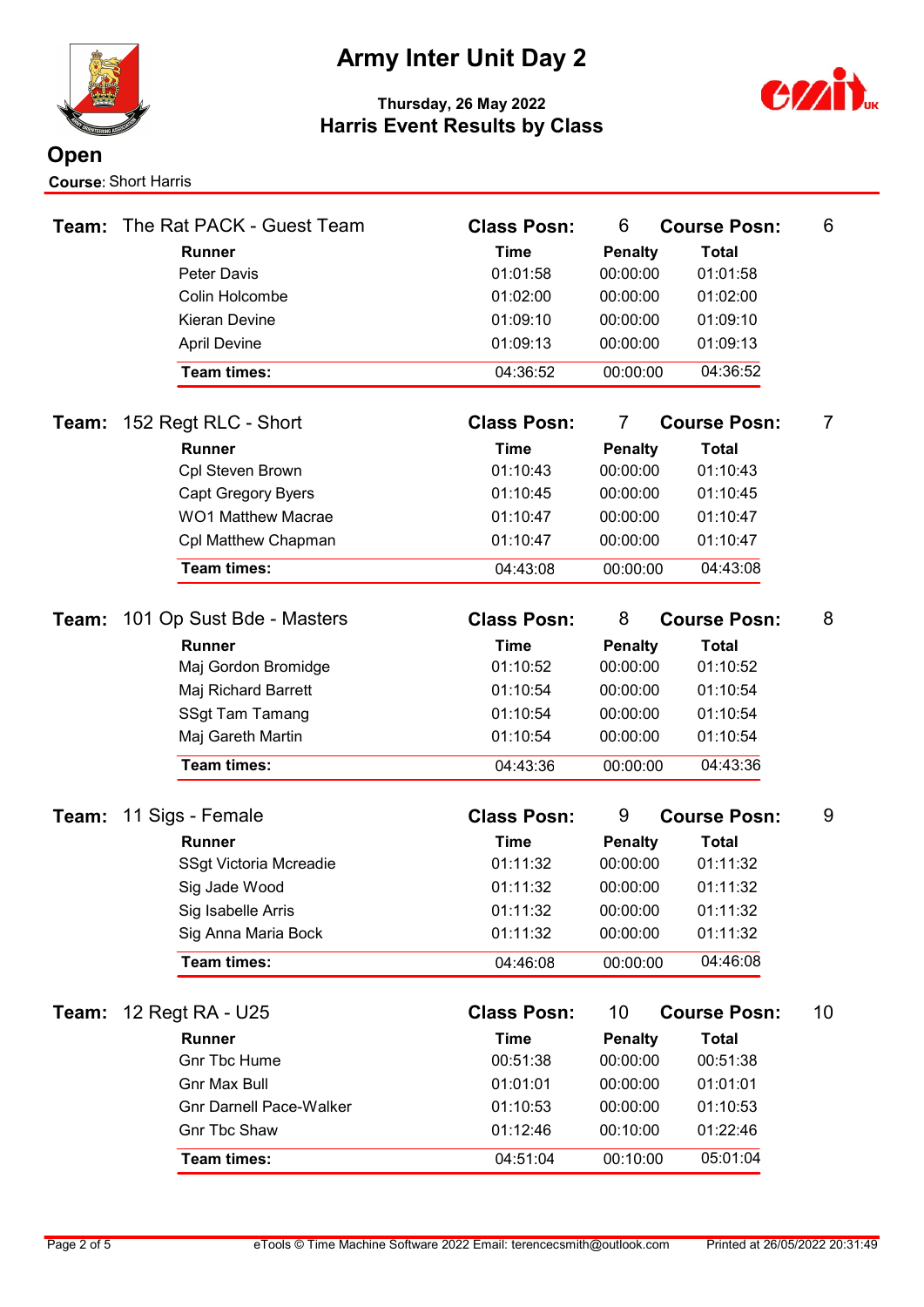

### Army Inter Unit Day 2



| Team:             | <b>RDG - Short</b> |                                               | <b>Class Posn:</b>      | 11                         | <b>Course Posn:</b>      | 11 |
|-------------------|--------------------|-----------------------------------------------|-------------------------|----------------------------|--------------------------|----|
|                   |                    | <b>Runner</b>                                 | <b>Time</b>             | <b>Penalty</b>             | <b>Total</b>             |    |
|                   |                    | <b>SSgt Kirsty McDermott</b>                  | 01:17:22                | 00:00:00                   | 01:17:22                 |    |
|                   |                    | Sgt Nawaraj Gurung                            | 01:17:22                | 00:00:00                   | 01:17:22                 |    |
|                   |                    | <b>LCpl Arpan Gurung</b>                      | 01:17:23                | 00:00:00                   | 01:17:23                 |    |
|                   |                    | Tpr Joshua Allen                              | 01:17:23                | 00:00:00                   | 01:17:23                 |    |
|                   |                    | <b>Team times:</b>                            | 05:09:32                | 00:00:00                   | 05:09:32                 |    |
| Team:             |                    | 103 Bn REME - Short                           | <b>Class Posn:</b>      | 12                         | <b>Course Posn:</b>      | 12 |
|                   |                    | <b>Runner</b>                                 | <b>Time</b>             | <b>Penalty</b>             | <b>Total</b>             |    |
|                   |                    | <b>WO2 Aaron Gittins</b>                      | 01:19:53                | 00:00:00                   | 01:19:53                 |    |
|                   |                    | <b>CAPT Gary Harris-deans</b>                 | 01:19:55                | 00:00:00                   | 01:19:55                 |    |
|                   |                    | <b>MAJOR Garry Patey</b>                      | 01:19:58                | 00:00:00                   | 01:19:58                 |    |
|                   |                    | SSgt Etuwate Cagilaba                         | 01:20:00                | 00:00:00                   | 01:20:00                 |    |
|                   |                    | <b>Team times:</b>                            | 05:20:00                | 00:00:00                   | 05:20:00                 |    |
| Team: AFC - Short |                    |                                               | <b>Class Posn:</b>      | 13                         | <b>Course Posn:</b>      | 13 |
|                   |                    | <b>Runner</b>                                 | <b>Time</b>             | <b>Penalty</b>             | <b>Total</b>             |    |
|                   |                    | Cpl Declan Graham                             | 01:00:13                | 00:00:00                   | 01:00:13                 |    |
|                   |                    | Cpl Kieran Sowter                             | 01:10:37                | 00:00:00                   | 01:10:37                 |    |
|                   |                    | <b>Cpl Matthew Smith</b>                      | 01:21:18                | 00:00:00                   | 01:21:18                 |    |
|                   |                    | LSgt Ben Smith                                | 01:21:26                | 00:00:00                   | 01:21:26                 |    |
|                   |                    | <b>Team times:</b>                            | 05:25:44                | 00:00:00                   | 05:25:44                 |    |
|                   |                    |                                               | <b>Class Posn:</b>      | 14                         | <b>Course Posn:</b>      | 14 |
|                   |                    | <b>Team:</b> Def Sch of Transport - Short     |                         |                            |                          |    |
|                   |                    | <b>Runner</b>                                 | <b>Time</b><br>01:26:59 | <b>Penalty</b><br>00:00:00 | <b>Total</b><br>01:26:59 |    |
|                   |                    | <b>LCpl Caitlyn Bunkum</b><br>Cpl Faye Bolton | 01:26:59                | 00:00:00                   | 01:26:59                 |    |
|                   |                    | <b>LCpl Nathan Edmond</b>                     | 01:27:00                | 00:00:00                   | 01:27:00                 |    |
|                   |                    | Cpl David marsh                               | 01:27:00                | 00:00:00                   | 01:27:00                 |    |
|                   |                    | Team times:                                   | 05:48:00                | 00:00:00                   | 05:48:00                 |    |
|                   |                    |                                               |                         |                            |                          |    |
| Team:             |                    | 9 Regt RLC - Short                            | <b>Class Posn:</b>      | 15                         | <b>Course Posn:</b>      | 15 |
|                   |                    | Runner                                        | <b>Time</b>             | <b>Penalty</b>             | <b>Total</b>             |    |
|                   |                    | <b>LCPL Ajay Ghale</b>                        | 01:36:42                | 00:00:00                   | 01:36:42                 |    |
|                   |                    | Sgt Amit Shakya                               | 01:36:45                | 00:00:00                   | 01:36:45                 |    |
|                   |                    | Pte Yubaraj Khatri                            | 01:36:45                | 00:00:00                   | 01:36:45                 |    |
|                   |                    | PTE Prashant Rai                              | 01:36:45                | 00:00:00                   | 01:36:45                 |    |
|                   |                    | Team times:                                   | 06:27:00                | 00:00:00                   | 06:27:00                 |    |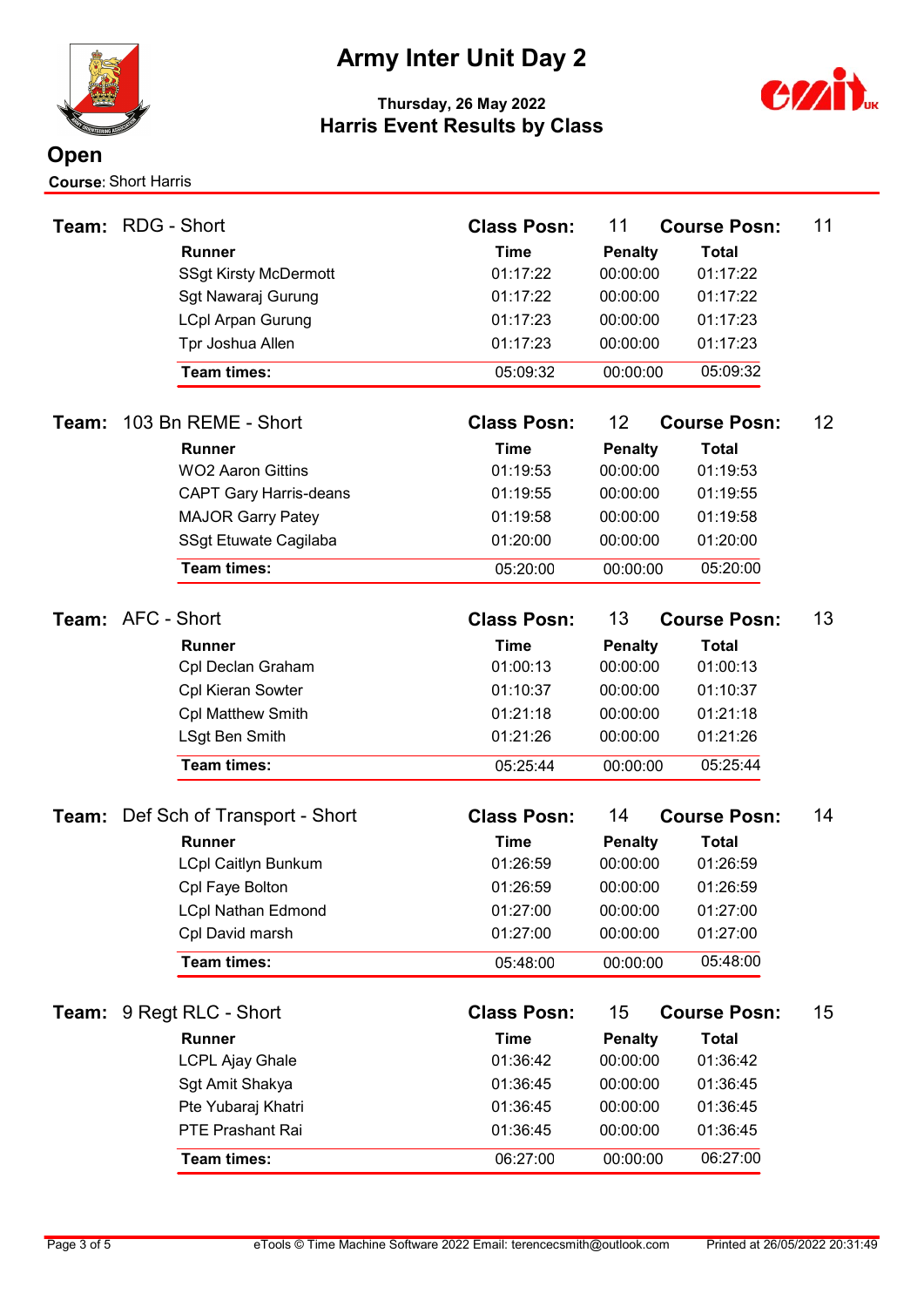

# Army Inter Unit Day 2



|       |                           | Team: 204 (NI) Fd Hosp - Female | <b>Class Posn:</b> | 16                         | <b>Course Posn:</b> | 16 |
|-------|---------------------------|---------------------------------|--------------------|----------------------------|---------------------|----|
|       |                           | <b>Runner</b>                   | <b>Time</b>        | <b>Penalty</b>             | <b>Total</b>        |    |
|       |                           | Lt Col Amanda Byers             | 01:37:19           | 00:00:00                   | 01:37:19            |    |
|       |                           | <b>Capt Ruth Matchett</b>       | 01:37:24           | 00:00:00                   | 01:37:24            |    |
|       |                           | Maj Christine Mitchell          | 01:37:26           | 00:00:00                   | 01:37:26            |    |
|       |                           | Pte Katie Walker                | 01:37:26           | 00:00:00                   | 01:37:26            |    |
|       |                           | <b>Team times:</b>              | 06:29:44           | 00:00:00                   | 06:29:44            |    |
| Team: |                           | 11 Regt RLC - Short             | <b>Class Posn:</b> | 17                         | <b>Course Posn:</b> | 17 |
|       |                           | <b>Runner</b>                   | <b>Time</b>        | <b>Penalty</b>             | <b>Total</b>        |    |
|       |                           | LCpl Jacob English              | 01:39:22           | 00:00:00                   | 01:39:22            |    |
|       |                           | Sgt Devraj Thapa                | 01:39:24           | 00:00:00                   | 01:39:24            |    |
|       |                           | <b>LCpl Yogendra Limbu</b>      | 01:39:24           | 00:00:00                   | 01:39:24            |    |
|       |                           | <b>LCpl Vishal Kataria</b>      | 01:39:25           | 00:00:00                   | 01:39:25            |    |
|       |                           | <b>Team times:</b>              | 06:37:40           | 00:00:00                   | 06:37:40            |    |
|       |                           | 154 RLC - Short                 | <b>Class Posn:</b> | 18                         |                     | 18 |
| Team: |                           |                                 |                    |                            | <b>Course Posn:</b> |    |
|       |                           | <b>Runner</b>                   | <b>Time</b>        | <b>Penalty</b><br>00:00:00 | <b>Total</b>        |    |
|       |                           | Pte Ellie Bryce                 | 01:12:51           |                            | 01:12:51            |    |
|       |                           | <b>Lcpl Stephen Oneill</b>      | 01:12:53           | 00:00:00                   | 01:12:53            |    |
|       |                           | Ssgt Mark Wardle                | 01:16:25           | 00:00:00                   | 01:16:25            |    |
|       |                           | Pte Ramsey Wilson               | 01:35:00           | 00:10:00                   | 01:45:00            |    |
|       |                           | <b>Team times:</b>              | 06:20:00           | 00:20:00                   | 06:40:00            |    |
|       | <b>Team: 8 REME - U25</b> |                                 | <b>Class Posn:</b> | 19                         | <b>Course Posn:</b> | 19 |
|       |                           | <b>Runner</b>                   | <b>Time</b>        | <b>Penalty</b>             | <b>Total</b>        |    |
|       |                           | <b>Cfn Matthews Mark Reeves</b> | 01:41:16           | 00:00:00                   | 01:41:16            |    |
|       |                           | Cfn Sebastian Goodall           | 01:41:16           | 00:00:00                   | 01:41:16            |    |
|       |                           | Cfn Owen Woodward               | 01:41:17           | 00:00:00                   | 01:41:17            |    |
|       |                           | Cfn Baldwin                     | 01:41:17           | 00:00:00                   | 01:41:17            |    |
|       |                           | Team times:                     | 06:45:08           | 00:00:00                   | 06:45:08            |    |
|       |                           | <b>Team: 3 Regt AAC - Short</b> | <b>Class Posn:</b> | 20                         | <b>Course Posn:</b> | 20 |
|       |                           | Runner                          | <b>Time</b>        | <b>Penalty</b>             | <b>Total</b>        |    |
|       |                           | <b>LCpl Jack Edwards</b>        | 01:43:07           | 00:00:00                   | 01:43:07            |    |
|       |                           | Airtpr Paul Oliver              | 01:43:07           | 00:00:00                   | 01:43:07            |    |
|       |                           | Airtpr Kian Williams            | 01:43:07           | 00:00:00                   | 01:43:07            |    |
|       |                           | <b>LCpl Samuel Warters</b>      | 01:43:08           | 00:00:00                   | 01:43:08            |    |
|       |                           | Team times:                     | 06:52:32           | 00:10:00                   | 07:02:32            |    |